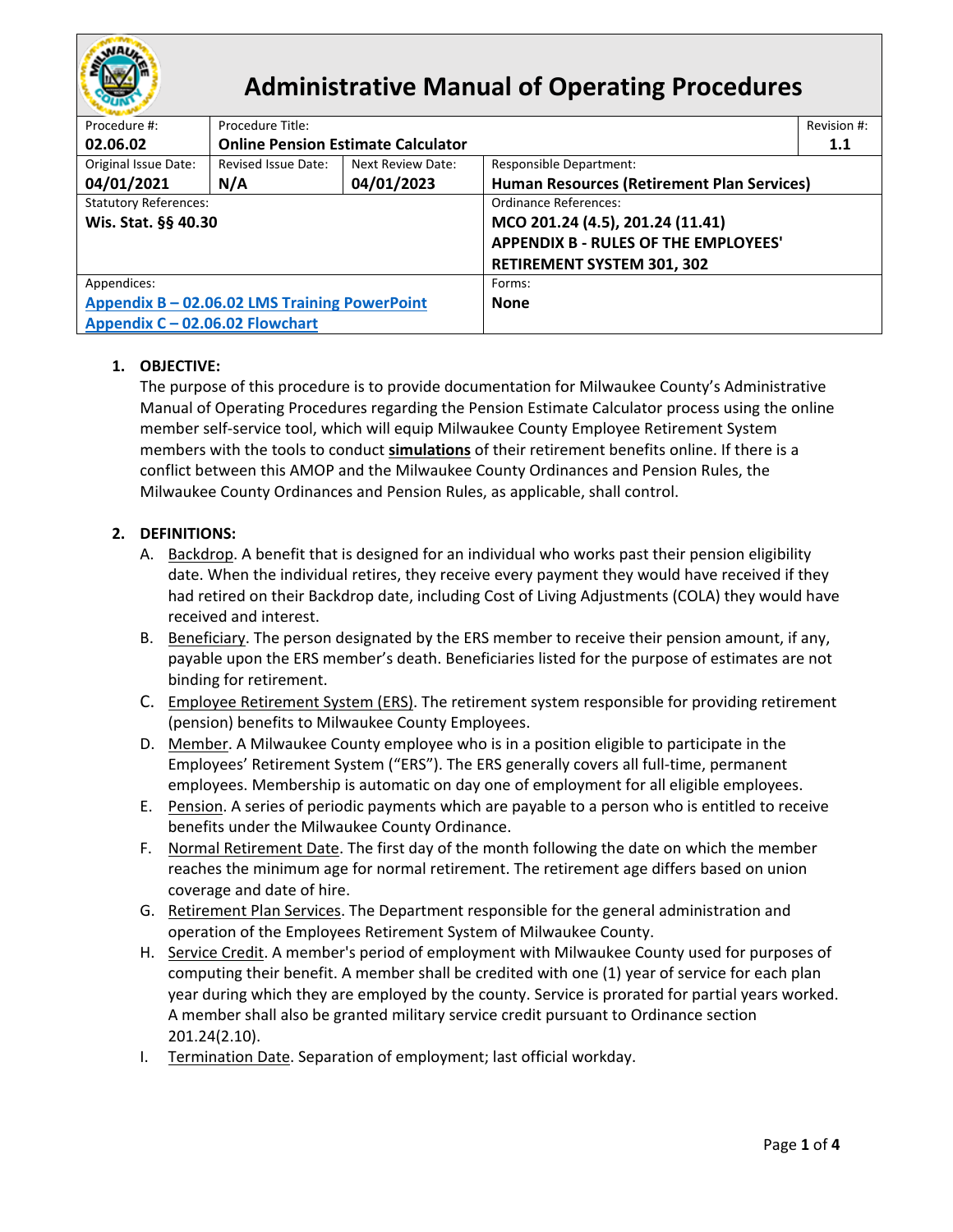#### **3. OVERVIEW:**

- A. Numerous components contribute to the amount of an individual's ERS Pension Benefit including service, earnings, and age at retirement. When using the Member Self-Service tool, the member will be prompted to enter their estimated termination date and retirement date.
	- i. **Note: The information provided by the Pension Estimate Calculator on the Member Self-Service tool is for illustrative purposes only and the accuracy is not guaranteed. Only Retirement Plan Services can determine appropriate pension benefits that apply under the Milwaukee County Ordinances and Pension Rules following submission of an application.**
- B. Normal Retirement Pension
	- i. In the case of a member who terminates employment on or after their normal retirement date, their pension shall commence the first of the month following termination. Such pension shall cease upon the member's death.
	- ii. There are a number of retirement eligibility provisions that a member may be eligible for based on their enrollment date in the pension system and their status as a union represented employee. The information below has been simplified to apply to a majority of members, so exceptions may apply. Please keep in mind that Milwaukee County Ordinance and Collective Bargaining Agreements provide retirement eligibility specifications. If there are questions regarding eligibility for pension benefits, contact Retirement Plan Services at 414-278-4207 or [ERS@milwaukeecountywi.gov.](mailto:ERS@milwaukeecountywi.gov)

|                                                                                                   | <b>Normal Retirement</b>                                                                          | <b>Deferred Vested Retirement</b>                                                                                                   |
|---------------------------------------------------------------------------------------------------|---------------------------------------------------------------------------------------------------|-------------------------------------------------------------------------------------------------------------------------------------|
| Explanation                                                                                       | Individual whose retirement date<br>is the first of the month following<br>their termination date | Individual who terminates<br>employment with the County<br>and whose retirement date is<br>more than one month after<br>termination |
| <b>Unreduced Benefit</b>                                                                          | <b>Reaching Normal Retirement Age</b>                                                             | <b>Reaching Normal Retirement</b>                                                                                                   |
| Provisions                                                                                        | Or                                                                                                | Age                                                                                                                                 |
|                                                                                                   | Reaching at least age 55 and 30<br>service credits                                                |                                                                                                                                     |
| <b>Reduced Benefit Provisions</b><br>(5% Reduction per Year<br>prior to Normal Retirement<br>Age) | Age 55 with 15 Service Credits                                                                    | Age 55 with 15 Service Credits                                                                                                      |

\*Represented Deputy Sheriffs and some Non-represented sheriffs have a retirement age of 57. \*Generally, other employees hired prior to 2011 may retire when they reach age 60 and other employees hired after 2011 may retire when they reach age 64, regardless of amount of service.

## C. Deferred Vested Pension

A member shall be entitled to a deferred vested pension if their employment with the County is terminated for any reason prior to their normal retirement date and they are vested. The monthly amount of such pension shall be equal to their accrued pension on the date of termination of employment. Payment of such pension shall commence on the first of the month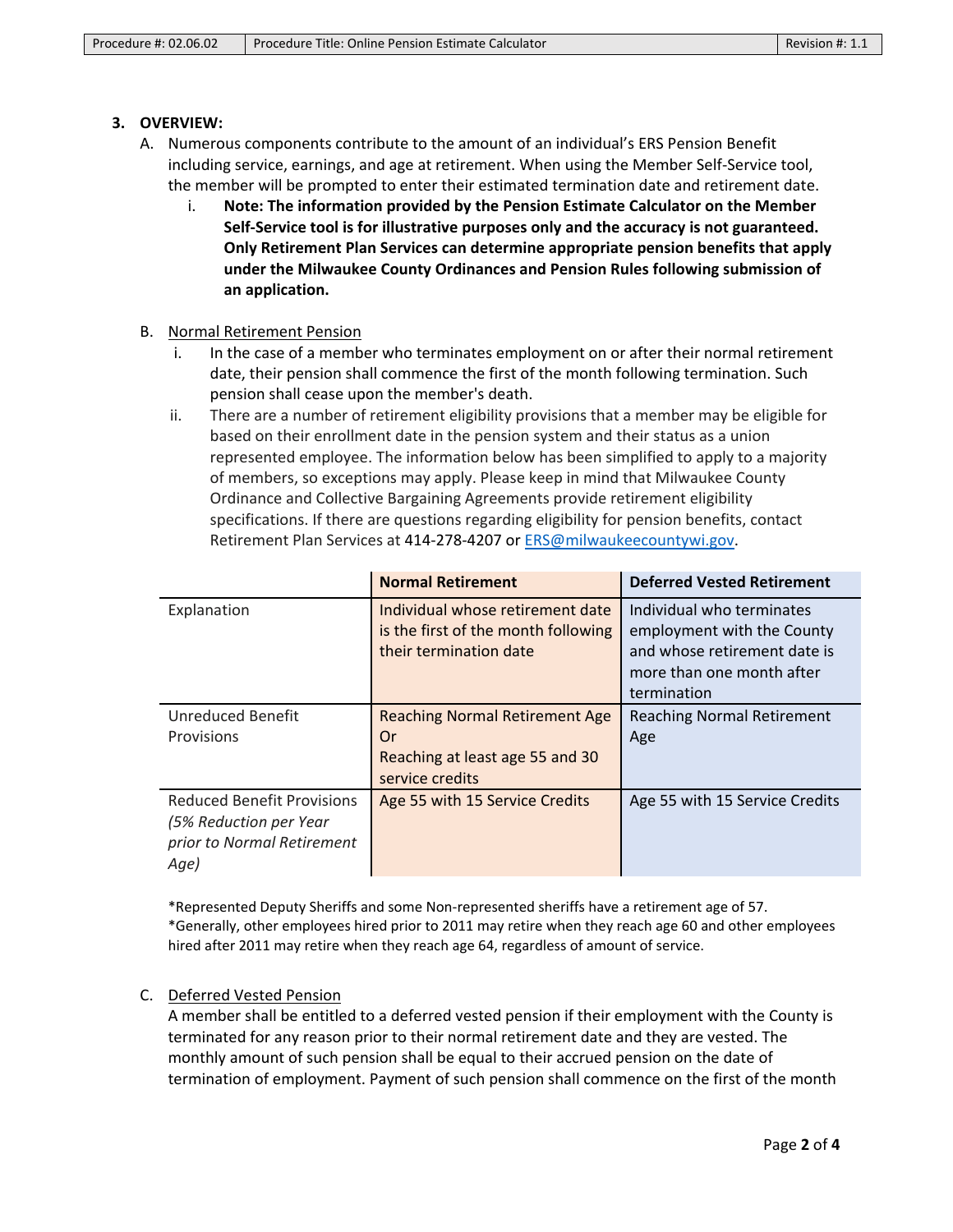following attainment of retirement age and submission of a retirement application. Such pension shall cease upon the member's death.

D. Retirement Effective Date – Normal Retirement

For a member who completes a normal retirement, retirement effective date means the first day of the month immediately following a member's last day of employment (or authorized leave of absence, if later). A member completing a normal retirement will elect a proposed retirement effective date when the member completes a retirement application. This will be the member's retirement effective date unless the member continues in County employment past the proposed retirement effective date. If this occurs, the member's initial retirement application is void and the member must complete a new retirement application with a new proposed retirement effective date.

- E. Retirement Effective Date Deferred Vested Members
	- i. Generally, for deferred vested members who submit an application for retirement as required by Ordinance section 201.24(4.5), retirement effective date means the later of:
		- a. The first day of the month following the member's attainment of normal retirement age, or
		- b. The first day of the month following the day all required paperwork is received by the retirement office.
	- ii. A deferred vested member may elect a proposed retirement effective date on the member's retirement application based on the above criteria. However, if the retirement office has not received all required paperwork by the proposed retirement effective date, the member's retirement effective date will be changed to the first day of the month following the month that the retirement office receives all required paperwork.

## 4. **PROCEDURE:**

- A. Member Self-Service Enrollment
	- Both active and deferred vested members can access the Pension Estimate Calculator through Milwaukee County's Retirement Plan Services Member Self-Service platform. Instructions on how to enroll can be accessed by visiting <https://www.milwcntyretirementselfservice.com/> or by visiting the [Retirement Plan Services](https://countyconnect.milwaukeecountywi.gov/MCINT/Human-Resources/Retirement-Plan-Services)  [\(RPS\) intranet site.](https://countyconnect.milwaukeecountywi.gov/MCINT/Human-Resources/Retirement-Plan-Services)
	- ii. New users need to call Retirement Plan Services (RPS) at 414-278-4207 to be registered for Member Self-Service. To reset a password, the member should also contact RPS.
		- a. After logging into Member Self-Service website with a new password, the website will automatically direct to the Account Settings page.
		- b. New Users will need to reset password, security question, and e-mail before the website will allow them to do anything else in the system.
- B. Entering Beneficiary Information
	- i. Before creating an estimate, if a member plans on having a beneficiary for their pension simulation, a beneficiary will need to be added to the account.
	- ii. To update beneficiary information, the member may click on the "My Beneficiary/Dependents" link on the home page. The Social Security number field for the beneficiary is required.
	- iii. The beneficiary needs to be added as a dependent first and then can be added as a beneficiary.